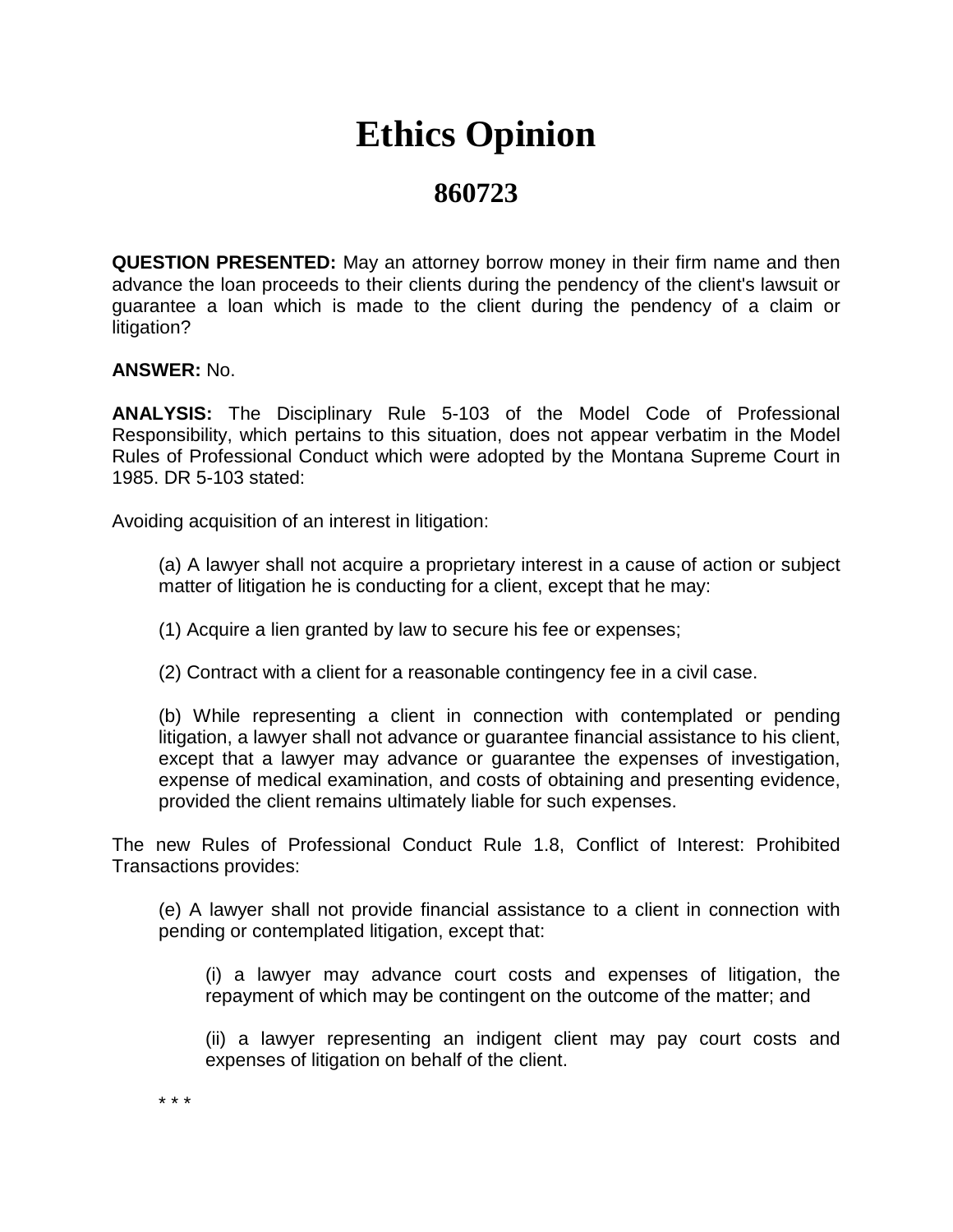(j) A lawyer shall not acquire a proprietary interest in the cause of action or subject matter of litigation the lawyer is conducting for a client, except that the lawyer may:

- (i) acquire a lien granted by law to secure the lawyer's fee or expenses; and
- (ii) contract with the client for a reasonable contingent fee in a civil case.

It is obvious that DR 5-103(a) has been retained, virtually verbatim, in Rule 1.8(j). The changes in the text of the rule do not produce any substantive change. The substantive thrust of the old DR 5-103(b) has been retained in our new Rules. The old rule provided that a lawyer could not advance or guarantee financial assistance to a client. It further provided that a lawyer could advance or guarantee litigation expenses so long as the client remained ultimately responsible for such expenses. The new Rules do not make specific reference to either the advance or guarantee. It simply says a lawyer shall not provide financial assistance to a client in connection with contemplated or pending litigation. It goes on to say that the lawyer may advance litigation expenses and that such an advance may be contingent upon a recovery being made. Further, the new rules provide that when representing an indigent client, the lawyer can pay court costs and expenses without any such contingency. The rule does not allow the advance of payment of money under any other circumstance.

The clear purpose of the rules, both old and new, is to preclude any transaction where the lawyer's interest could, under any circumstances, become adverse to those of the client. Clearly, if a lawyer borrows money for the purpose of advancing the funds to the client or guarantees the client's loan, the economic interests of the client and attorney are potentially adverse. It should be noted that there was a conflict in the authority of earlier cases concerning the advance of monies for purposes other than costs and expenses of the client's litigation. The proposed Final Draft of the Model Rules of Professional Conduct dated May 30, 1981 provided:

1.8(e)(1) A lawyer may advance court costs, expenses of litigation, and reasonable and necessary medical and living expenses, the repayment of which may be contingent on the outcome of the matter;

The ABA House of Delegates struck the language allowing advance of medical and living expenses when the Rule was finally adopted. Our court did not adopt the language which authorizes the advance of medical or living expenses either. Borrowing money for the purpose of advancing funds to a client or guaranteeing a loan for a client produces the same result and are in direct contravention of Rule 1.8(e and (j). In this regard, a situation where a lawyer was providing living expenses for a client during the pendency of a case was addressed by the Ohio Supreme Court in 1967. The Court's interpretation of Canon 42 was:

It is clear that the words "expenses" appearing after the semi-colon refers to "expenses of litigation." It would not include advances of the kind admittedly made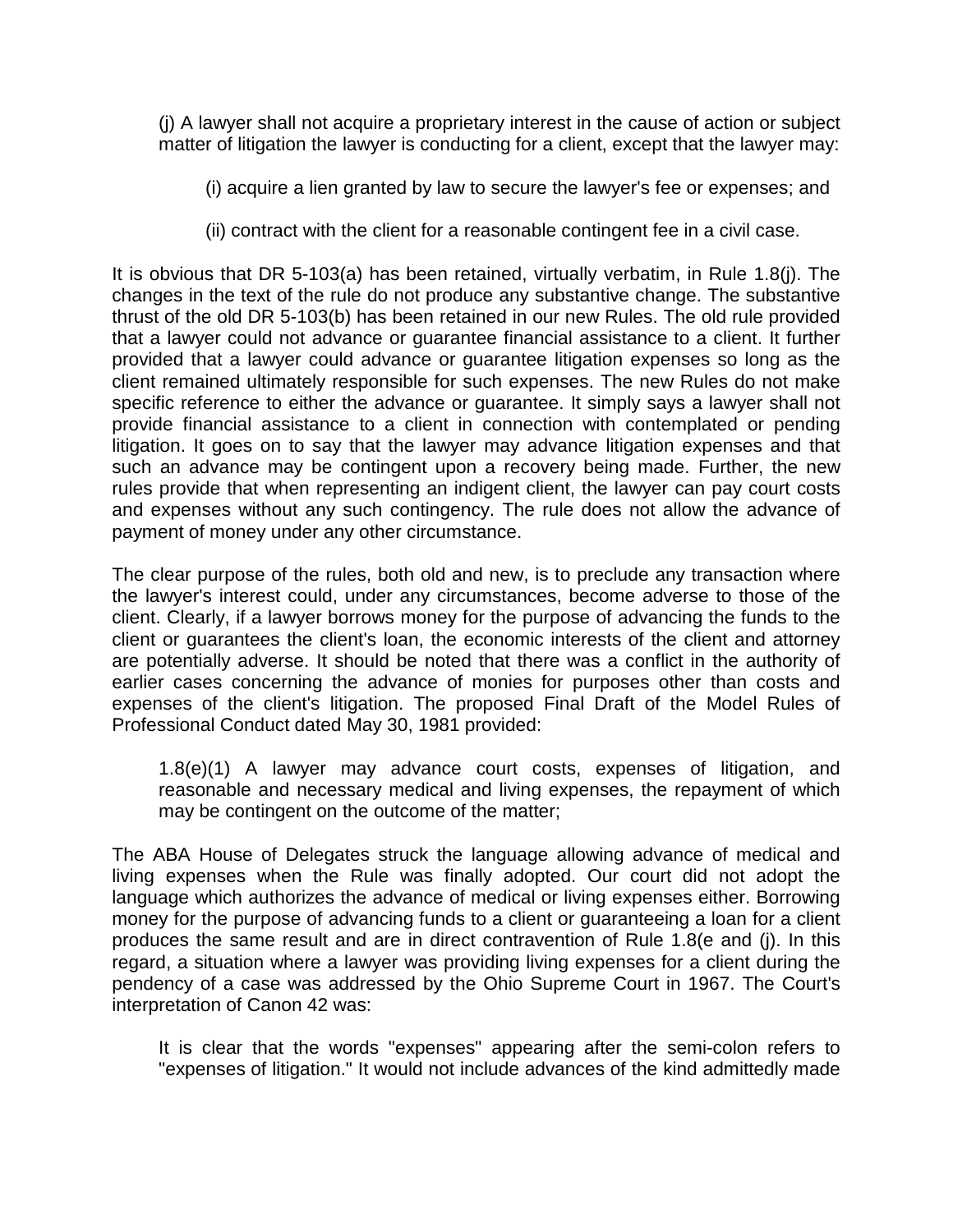by respondent for "living expenses during the period between the filing and the trial or disposal of a case."

\* \* \*

It is obvious that, where the advancement of living expenses is made, as in the instant case, to enable the disabled client and his family to survive, any agreement by the disabled client to repay them would not have the effect of providing the attorney with any reasonable source of repayment other than the proceeds received on trial or settlement of his client's claim. In effect, the attorney has purchased an interest in the subject matter of the litigation that he is conducting. The Cannons contemplate that this will be proper only where the advance is for "expenses of litigation."

*Mahoning County Bar Association v. Ruffalo*, 199 N.E.2d 396 at 398, 176 Ohio 263 (1964). This case is correctly decided. Its logic continues to apply under our Rules of Professional Conduct. It is noteworthy that the Ohio court suspended the respondent from the practice of law for an indefinite period of time as a result of the lending transactions at issue.

While not part of the opinion requested, there are attorneys in this state who have engaged in prohibited lending transactions under the mistaken impression that the same are now permitted, they should not necessarily be subject to disciplinary proceedings for those transactions.

Section 37-61-408(2), MCA, provides:

(2) An attorney and counselor must not, by himself or by or in the name of another person, either before or after action brought, promise or give or procure to be promised or given a valuable consideration to any person as an inducement to placing or in consideration of having placed in his hands or in the hands of another person a demand of any kind for the purpose of bringing an action thereon. This subsection does not apply to an agreement between attorneys and counselors, or either, to divide between themselves the compensation to be received.

The statute indicates that an attorney cannot provide valuable consideration in the form of a loan or guaranty to a client or potential client. It has always been deemed unseemly and improper for an attorney to purchase an interest in any litigation. Clearly, if the attorney is personally responsible for the repayment of any client's loan, whether directly or indirectly, the attorney has necessarily, as a matter of economic reality, purchased an interest in the litigation.

Section 37-61-409, MCA, provides: